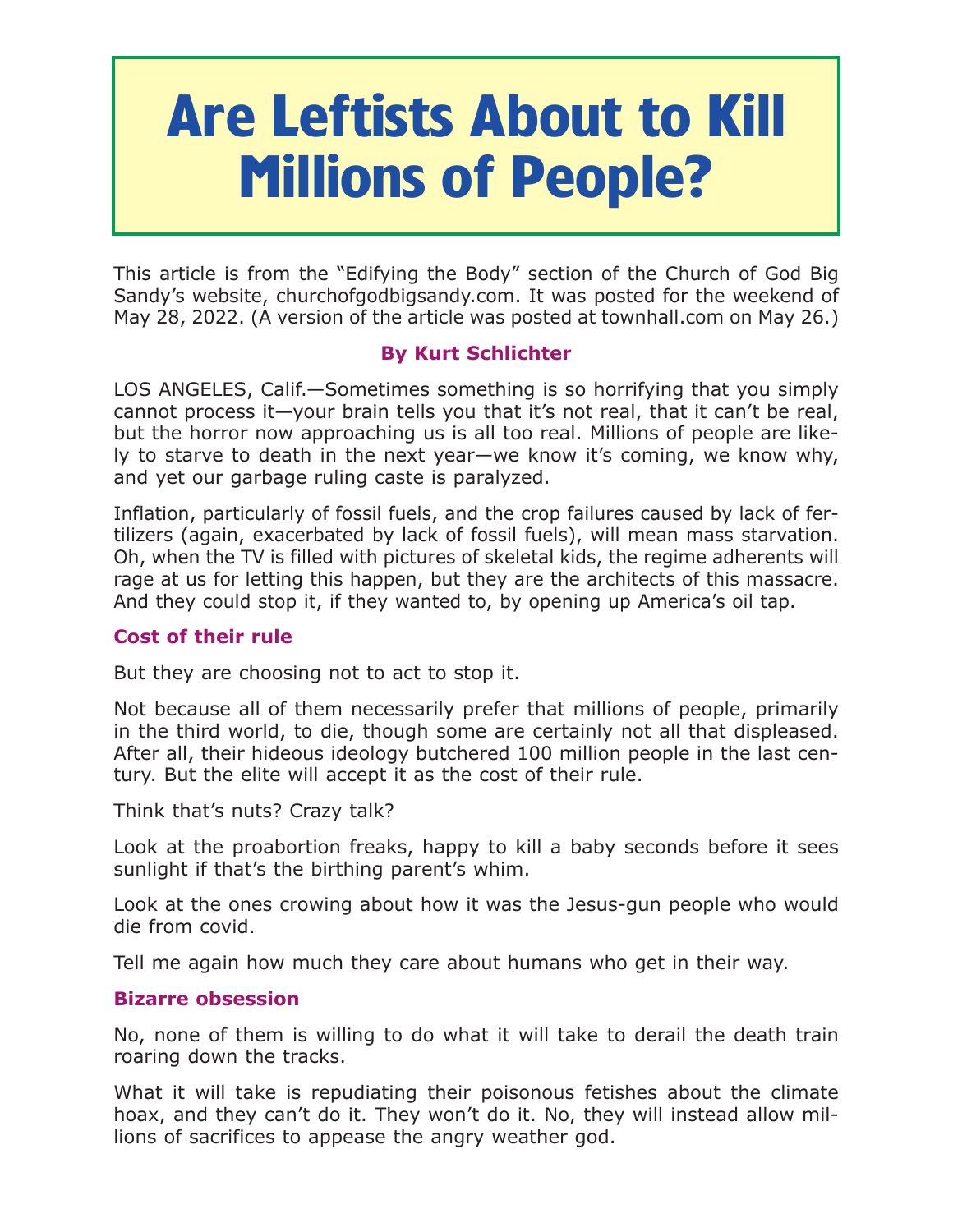And they will lie and blame us when this is all their doing, all the result of their choices stemming from their bizarre obsession with the greatest fraud in scientific history.

#### **Anti–fossil-fuel fanatics**

The coming food apocalypse is because of fossil fuels, or, rather, the lack of them. Now, we do not lack fossil fuels in any real terms. We have more reserves and more capacity than ever to supply the miracle product that creates the fertilizers that grow the food and fuels the transport that moves it to hungry people around the globe. But our rulers hate oil, the same substance that lifted much of the world out of poverty and would do the same to the rest of humanity if they would only get out of the way.

Yet they won't. The anti–fossil-fuel fanatics are caught up in their pagan climate religion—something had to fill the void in their empty souls when they rejected actual religion as too constraining of their creepy appetites. Their half nelson on fossil fuel and their denial of access to it by others means they have power. As with everything about the international establishment, this is about power. It's about the power to deny you the autonomy that cars give you, the joy that grilling a rib eye provides. Does it hurt them if you can go where you want and do as you please thanks to oil? No. They just get off on being able to rule over you.

#### **Does the ruling class care?**

And their jollies are going to kill millions in the third world, but our frivolous ruling class doesn't care about dead Bangladeshis any more than it cared about your family when your job got shifted the Szechuan in the name of globalism or your kid got creeped on by some groomer pervert at the unionized Democrat-run public school.

Go to the Safeway. Check out the prices. Go to the Shell station. Check out the price per gallon. You'll find a way to pay it. It will hurt, a lot, and your life will get worse, but you'll live. But what does someone in Zimbabwe eat when the diesel that carries the grain has doubled in price, and so has the grain itself? That mom in Zimbabwe dies after watching her babies die.

Well, we all know how much the left cares about babies.

#### **Solution in plain sight**

We all know the solution—it's right there. Unleash America's energy industry. Stop slow-walking permits, stop banning leases, restart Keystone. Drill, drill, drill. That's the solution. More fossil fuels, even without Russia—whose supplies are out of bounds because our trash president and his coterie of incompetents gave Putin the green light to invade Ukraine. But the ideologues and nuts in the bureaucracy are dedicated to destroying fossil fuels as an energy source.

We never voted for that. Though you would have heard it if you paid attention to what they said when they thought no one was listening, one ever said to us openly, "Hey, we want to raise the price of gas to \$10 a gallon so suddenly the green scams of our campaign contributors will be economically viable."